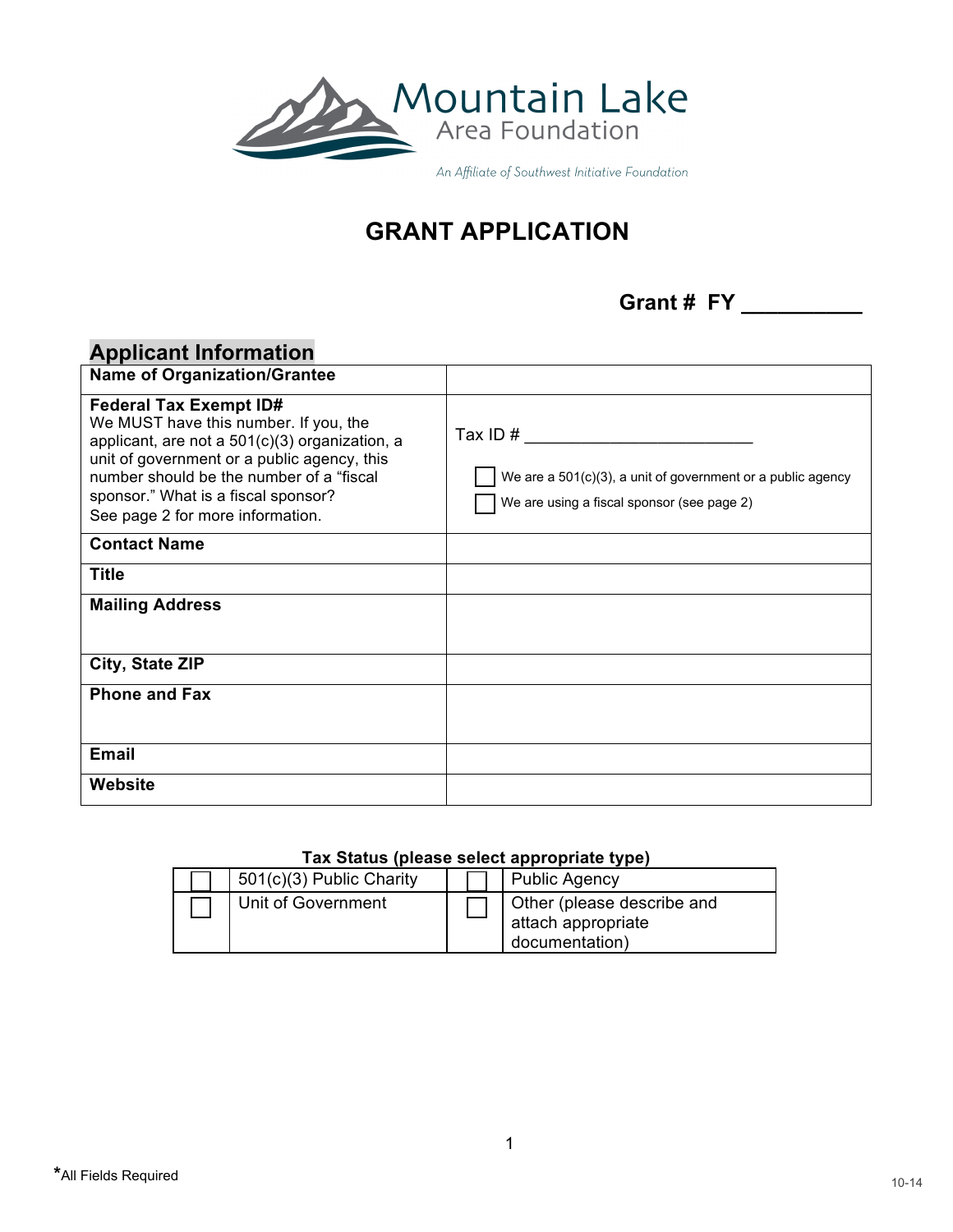#### **Complete the Fiscal Sponsor Information only if you, the applicant, are not a 501(c) (3) public charity, a unit of government or a public agency.**

Due to IRS regulations, your application will require a "fiscal sponsor" partnership. A fiscal sponsor is a non-profit entity (i.e. a 501(c)(3) public charity, a unit of government or a public agency) that accepts responsibility for the project/activities of an organization that does not have tax-exempt status, but whose project clearly demonstrates a public benefit.

You, the applicant, are responsible for understanding fiscal sponsorship and securing your local fiscal sponsor prior to application to the community foundation. If your project or idea will result in a tangible asset and/or capital improvement, the entity that ultimately owns (or will own) that tangible asset needs to be your fiscal sponsor. For example, the City would need to be the fiscal sponsor for a grant related to new playground equipment located in a city-owned park.

### **Fiscal Sponsor Information (if applicable)**

| <b>Name of Organization</b>                |  |
|--------------------------------------------|--|
| Federal Tax ID # (required)                |  |
| <b>Mailing Address</b>                     |  |
| City, State ZIP                            |  |
| Website                                    |  |
| <b>Contact Name with this Organization</b> |  |
| <b>Contact Title</b>                       |  |
| <b>Contact Phone</b>                       |  |
| <b>Contact Email</b>                       |  |
| <b>Signature</b>                           |  |

| <b>Proposal Information</b>                                 |                 |                         |                    |  |
|-------------------------------------------------------------|-----------------|-------------------------|--------------------|--|
| <b>Project Title</b>                                        |                 |                         |                    |  |
| <b>Project Start Date</b>                                   |                 | <b>Project End Date</b> |                    |  |
| Provide a brief summary of the request (150 words or less): |                 |                         |                    |  |
|                                                             |                 |                         |                    |  |
|                                                             |                 |                         |                    |  |
|                                                             |                 |                         |                    |  |
|                                                             |                 |                         |                    |  |
|                                                             |                 |                         |                    |  |
| Counties served by this project:                            |                 |                         |                    |  |
|                                                             |                 |                         |                    |  |
|                                                             |                 |                         |                    |  |
| Indicate the projected number to be served by your project: |                 |                         |                    |  |
|                                                             |                 |                         |                    |  |
| People                                                      | <b>Agencies</b> | <b>Businesses</b>       | <b>Communities</b> |  |
|                                                             |                 |                         |                    |  |
| <b>Amount Requested: \$</b>                                 |                 | Total Project Cost: \$  |                    |  |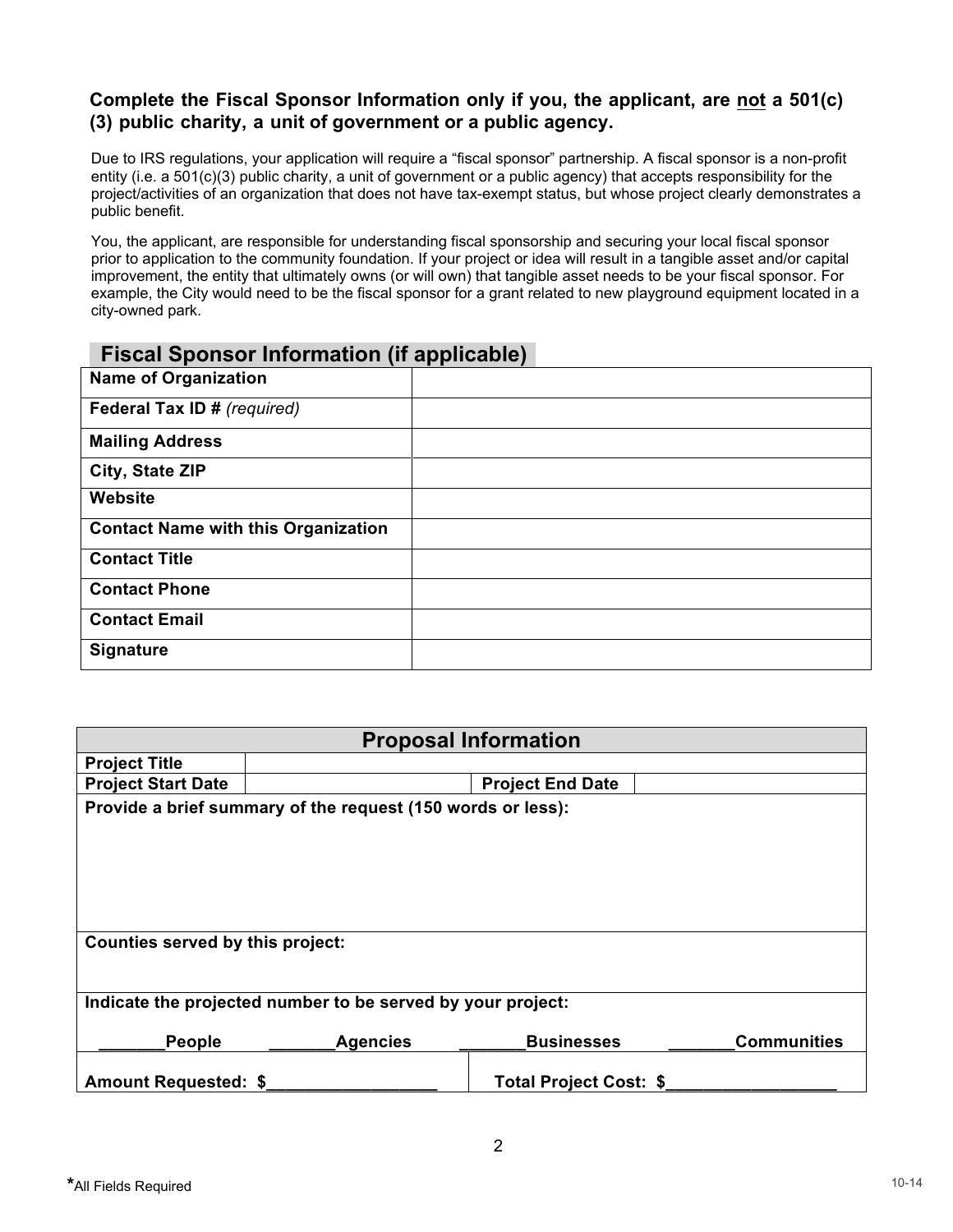## **Proposal Narrative**

Provide a brief narrative that addresses each of the following points. Submit one original and one copy of your proposal. This narrative should include the following:

1. **Organizational History:** Briefly describe your organization. Attach a copy of your IRS Determination Letter or documentation from your fiscal sponsor as outlined on page 2.

2. **Program Goals:** What do you hope to accomplish through the project? What is the focus?

 $\hat{\mathbf{r}}$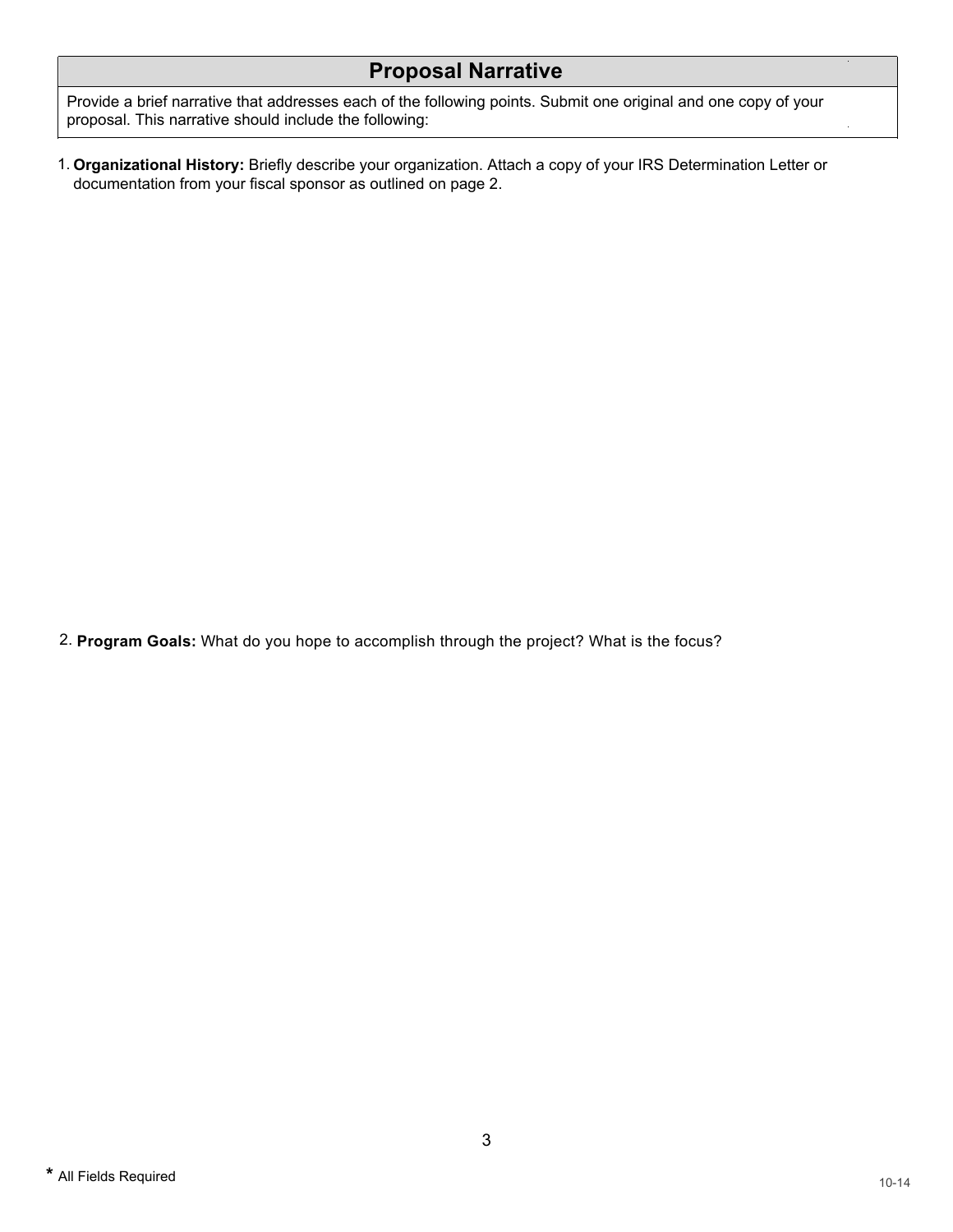3. **Methods:** How are you going to accomplish the goals? What combination of activities and strategies have you selected to bring about the desired results? Why did you select this approach?

4. **Evaluation:** How will you measure your results/impact?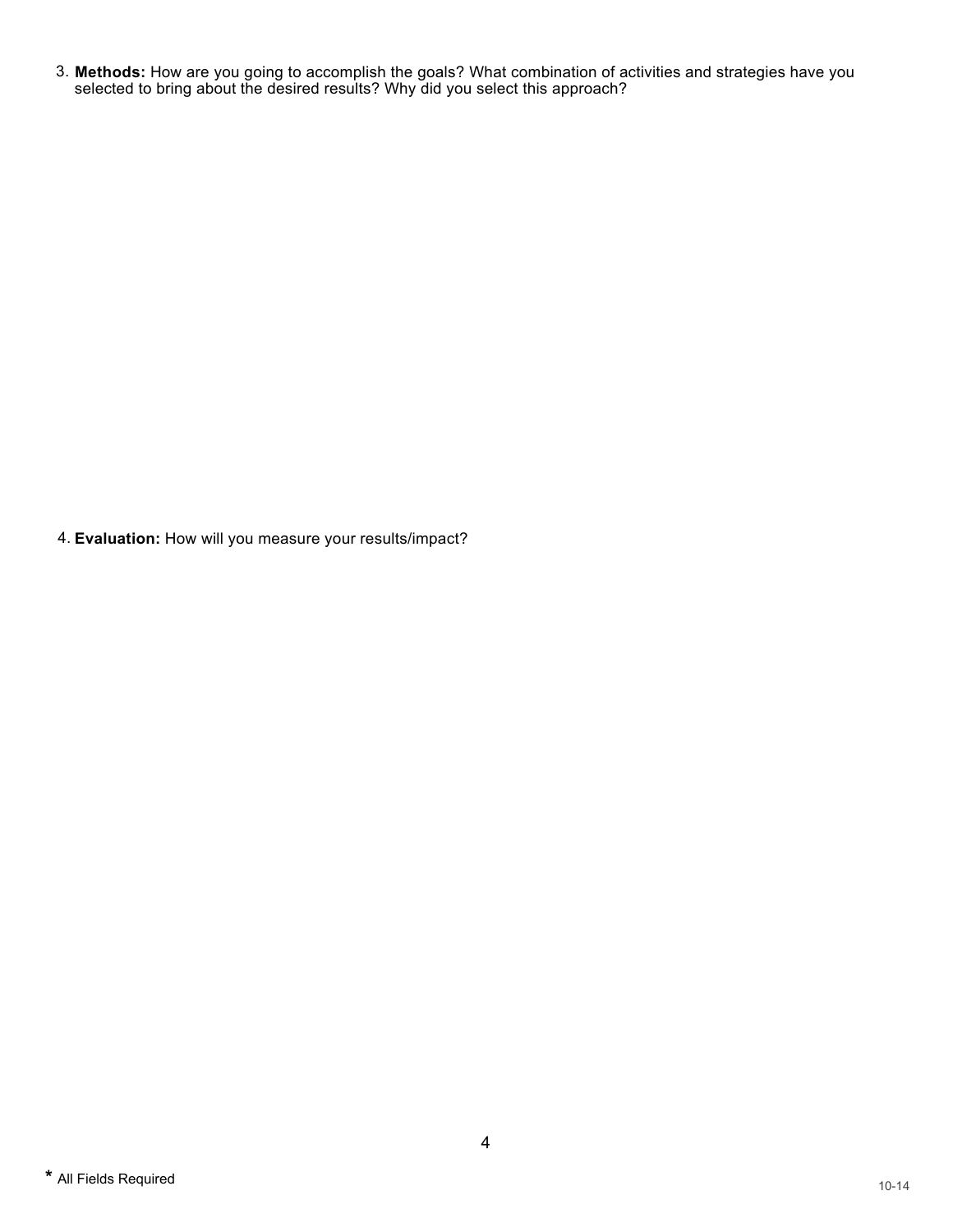5. **Budget:** Please complete the attached budget on page 6 of this grant application. In addition, you may wish to provide a budget narrative, detailing the items on the budget page (i.e. a consultant hired for 200 hours at \$75/hour).